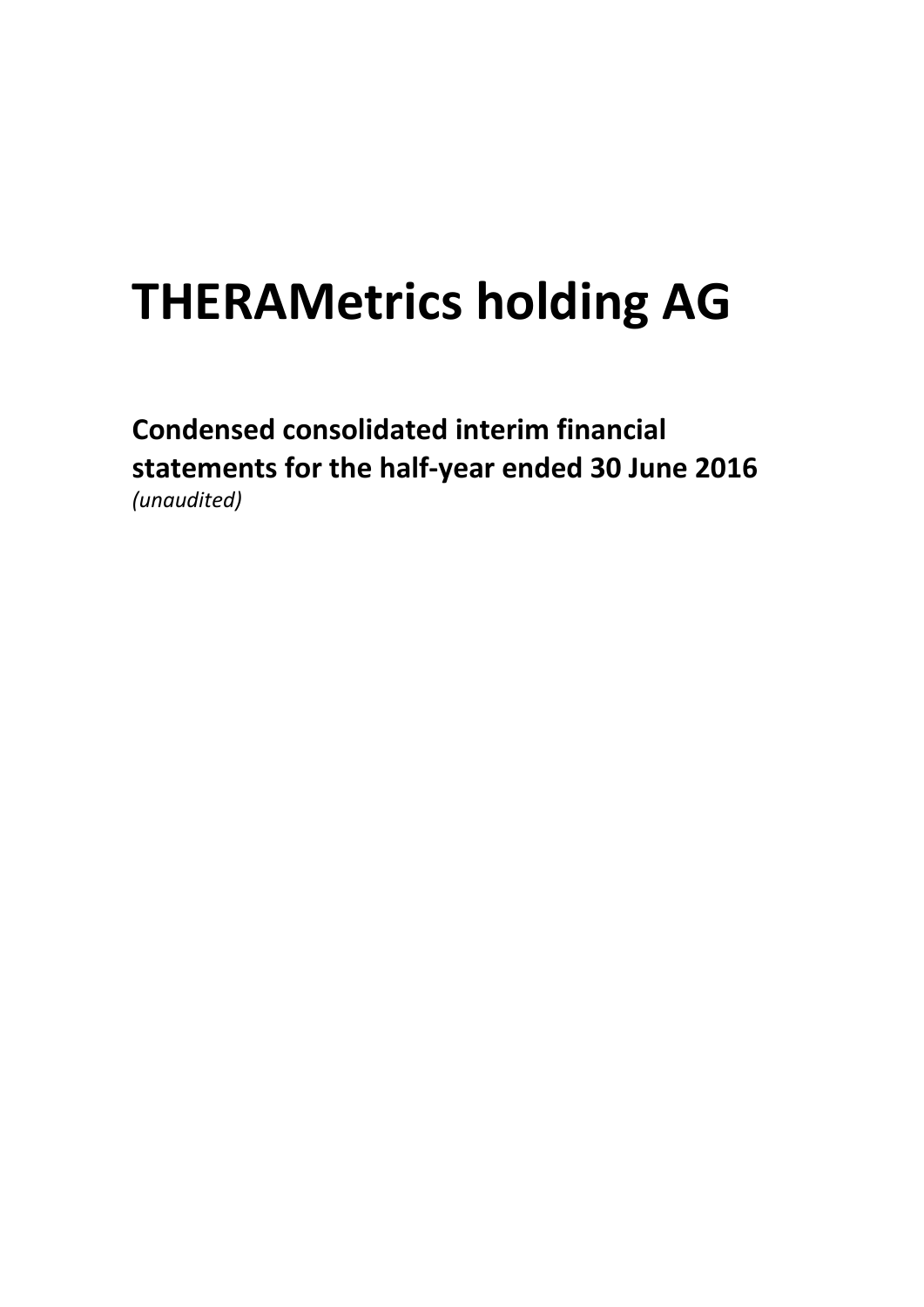# **Table of content**

# **THERAMetrics holding AG (condensed consolidated interim financial statements)**

| Consolidated balance sheet                     |   |
|------------------------------------------------|---|
| Consolidated statement of comprehensive income |   |
| Consolidated cash flow statement               |   |
| Consolidated statement of changes in equity    | 6 |
| Notes to the consolidated financial statements |   |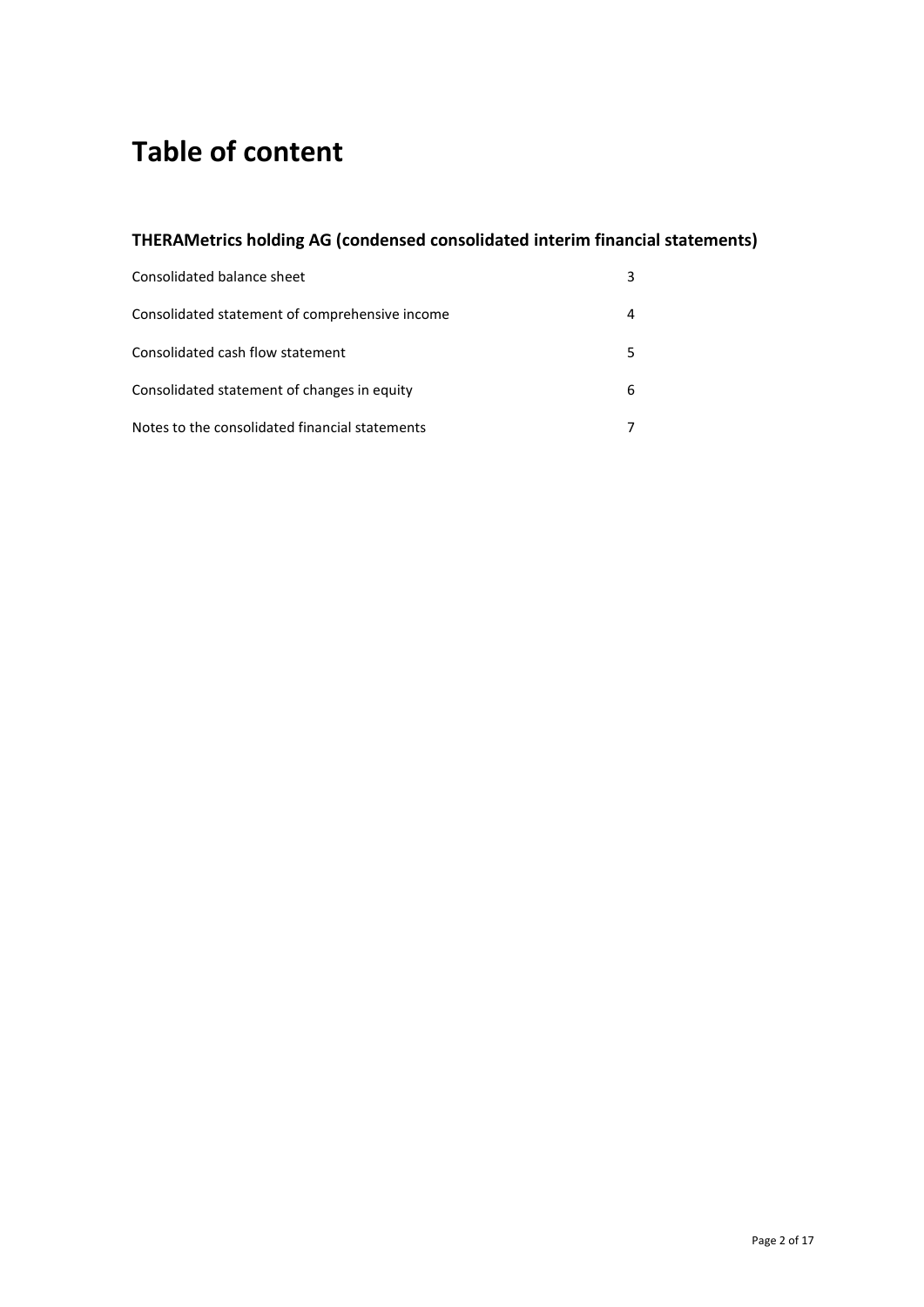# **Consolidated interim balance sheet (in TCHF)**

| <b>TCHF</b>                                          | <b>Notes</b>   | 30 June 2016 31 December 2015 |          |
|------------------------------------------------------|----------------|-------------------------------|----------|
|                                                      |                |                               | restated |
| <b>ASSETS</b>                                        |                |                               |          |
| Property, plant and equipment                        | 6              | 12                            | 12       |
| Goodwill                                             | $\overline{7}$ | 18'797                        | 18'745   |
| Intangible assets                                    | 8              | 3'632                         | 3'800    |
| Loans and other non-current assets                   |                | 4                             |          |
| Non-current assets                                   |                | 22'445                        | 22'557   |
| Trade receivables                                    | 9              | 161                           | 21       |
| Tax receivables                                      |                | 48                            | 57       |
| Other current assets and other receivables           |                | 92                            | 174      |
| Cash and cash equivalents                            |                | 131                           | 334      |
|                                                      |                | 432                           | 586      |
| Assets of disposal group classified as held for sale | 14             |                               | 7'069    |
| <b>Current assets</b>                                |                | 432                           | 7'655    |
| <b>Total assets</b>                                  |                | 22'877                        | 30'212   |
| <b>EQUITY AND LIABILITIES</b>                        |                |                               |          |
| Share capital                                        | 10             | 6'548                         | 6'548    |
| Reserves                                             | 11             | 35'336                        | 32'446   |
| <b>Accumulated losses</b>                            |                | (25'368)                      | (21'291) |
| <b>Total equity</b>                                  |                | 16'516                        | 17'703   |
| Non-current borrowing                                | 12             |                               | 2'075    |
| Defined benefit obligation                           |                | 436                           | 446      |
| Deferred tax liabilities                             |                | 678                           | 705      |
| <b>Non-current liabilities</b>                       |                | 1'114                         | 3'226    |
| Trade payables                                       | 13             | 1'456                         | 414      |
| Current borrowings                                   | 12             | 3'397                         | 2'542    |
| Tax payables                                         |                | $\mathbf{1}$                  | 18       |
| Other current payables and liabilities               |                | 393                           | 751      |
|                                                      |                | 5'247                         | 3'725    |
| Liabilities directly associated with                 | 14             |                               | 5'558    |
| disposal group classified as held for sale           |                |                               |          |
| <b>Current liabilities</b>                           |                | 5'247                         | 9'283    |
| <b>Total equity and liabilities</b>                  |                | 22'877                        | 30'212   |

Comparative information in the consolidated interim balance sheet was restated as the presentation currency was changed from EUR to CHF.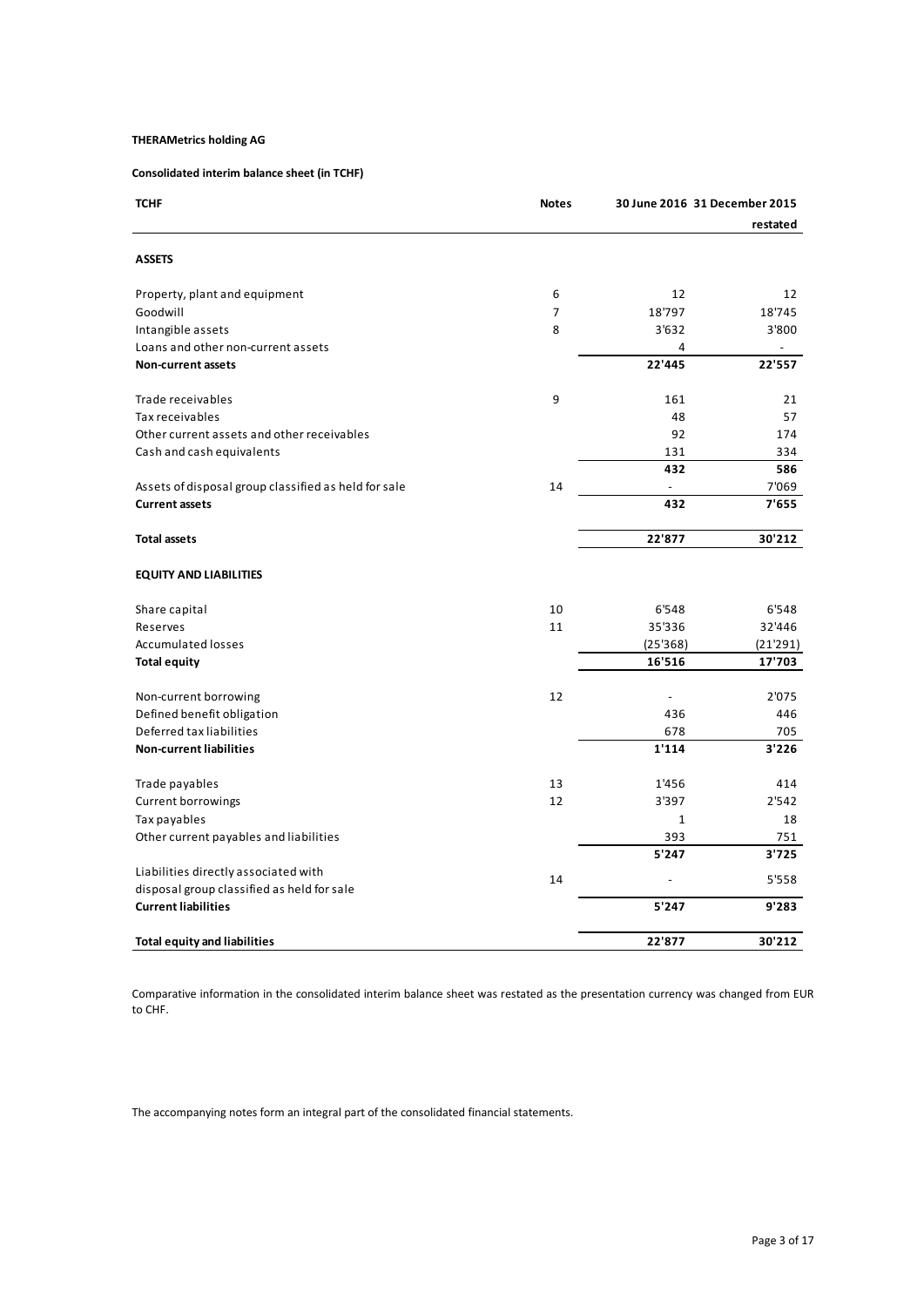# **Consolidated interim statement of comprehensive income (in TCHF)**

| <b>TCHF</b>                                                              | <b>Notes</b> | $1.1. - 30.6.2016$ | 1.1. - 30.6.2015<br>restated |
|--------------------------------------------------------------------------|--------------|--------------------|------------------------------|
| <b>CONTINUING OPERATIONS</b>                                             |              |                    |                              |
| Revenues                                                                 | 5            | 335                | 187                          |
| Service expense                                                          | 15           | (971)              | (480)                        |
| Personnel expense                                                        |              | (206)              | (104)                        |
| Other administrative expense                                             |              | (28)               |                              |
| <b>EBITDA</b>                                                            |              | (870)              | (397)                        |
| Amortisation and depreciation expense                                    |              | (180)              | (180)                        |
| <b>Operating loss</b>                                                    |              | (1'050)            | (577)                        |
| Finance income                                                           |              | 1                  |                              |
| Finance expense                                                          |              | (143)              | (595)                        |
| Loss before income taxes                                                 |              | (1'192)            | (1'172)                      |
| Income taxes                                                             |              | 28                 | 34                           |
| Loss for the period from continuing operations                           |              | (1'164)            | (1'138)                      |
| <b>DISCONTINUED OPERATIONS</b>                                           |              |                    |                              |
| Loss for the period from discontinued operations                         | 16           | (3'452)            | (2'344)                      |
| Loss for the period                                                      |              | (4'616)            | (3'482)                      |
| OTHER COMPREHENSIVE INCOME, NET OF INCOME TAX                            |              |                    |                              |
| Remeasurement of defined benefit obligation                              |              | (99)               | 19                           |
| Total items that will not be reclassified subsequently to profit or loss |              | (99)               | 19                           |
| Currency translation differences                                         |              | 2'874              | 300                          |
| Total items that may be reclassified subsequently to profit or loss      |              | 2'874              | 300                          |
| Total other comprehensive income for the year, net of income tax         |              | 2'775              | 319                          |
| Total comprehensive income for the period                                |              | (1'841)            | (3'163)                      |
|                                                                          |              |                    |                              |
| <b>EARNINGS PER SHARE FROM CONTINUING AND DISCONTINUED OPERATIONS</b>    |              |                    |                              |
| Basic and diluted earnings per share (in CHF)                            | 17           | (0.007)            | (0.005)                      |
| <b>EARNINGS PER SHARE FROM CONTINUING OPERATIONS</b>                     |              |                    |                              |
| Basic and diluted earnings per share (in CHF)                            | 17           | (0.002)            | (0.002)                      |

Comparative information in the consolidated interim statement of comprehensive income was restated as income and expense related to the sold CRO business are shown as discontinued operations. Further, the presentation currency was changed from EUR to CHF.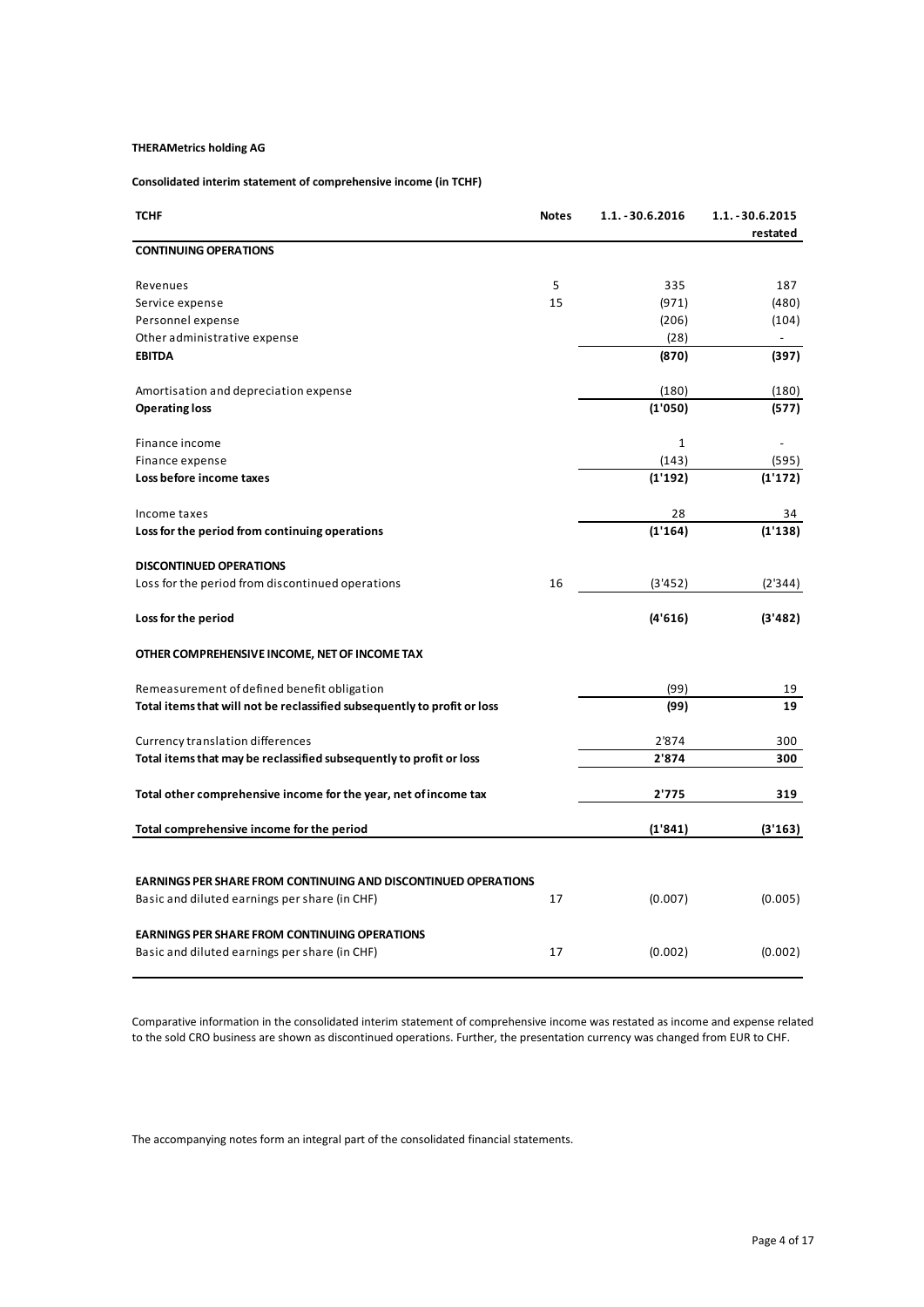**Consolidated interim cash flow statement (in TCHF)**

| <b>TCHF</b>                                                     | $1.1. - 30.6.2016$ | 1.1. - 30.6.2015<br>restated |
|-----------------------------------------------------------------|--------------------|------------------------------|
| Cash flow from operating activities                             | (2'376)            | (2'151)                      |
| Purchase of property, plant and equipment                       | (2)                | (4)                          |
| Purchase of intangible assets                                   |                    | (317)                        |
| Cash outflow from disposal of subsidiaries                      | (344)              |                              |
| Cash flow from investing activities                             | (346)              | (321)                        |
| Repayment of borrowings                                         | (57)               | (462)                        |
| Proceeds from borrowings                                        | 1'094              | 118                          |
| Proceeds from sale of own shares                                | 637                |                              |
| Cash flow from financing activities                             | 1'674              | (344)                        |
| Net (decrease)/increase in cash and cash equivalents            | (1'048)            | (2'816)                      |
| Cash and cash equivalents at beginning of period                | 1'194              | 5'006                        |
| Net effect of currency translation on cash and cash equivalents | (15)               | (955)                        |
| Cash and cash equivalents at end of period                      | 131                | 1'235                        |
| thereof recognised within assets held for sale                  |                    | 706                          |
| thereof recognised as cash and cash equivalents                 | 131                | 529                          |

Comparative information in the consolidated interim cash flow statement was restated as the presentation currency was changed from EUR to CHF.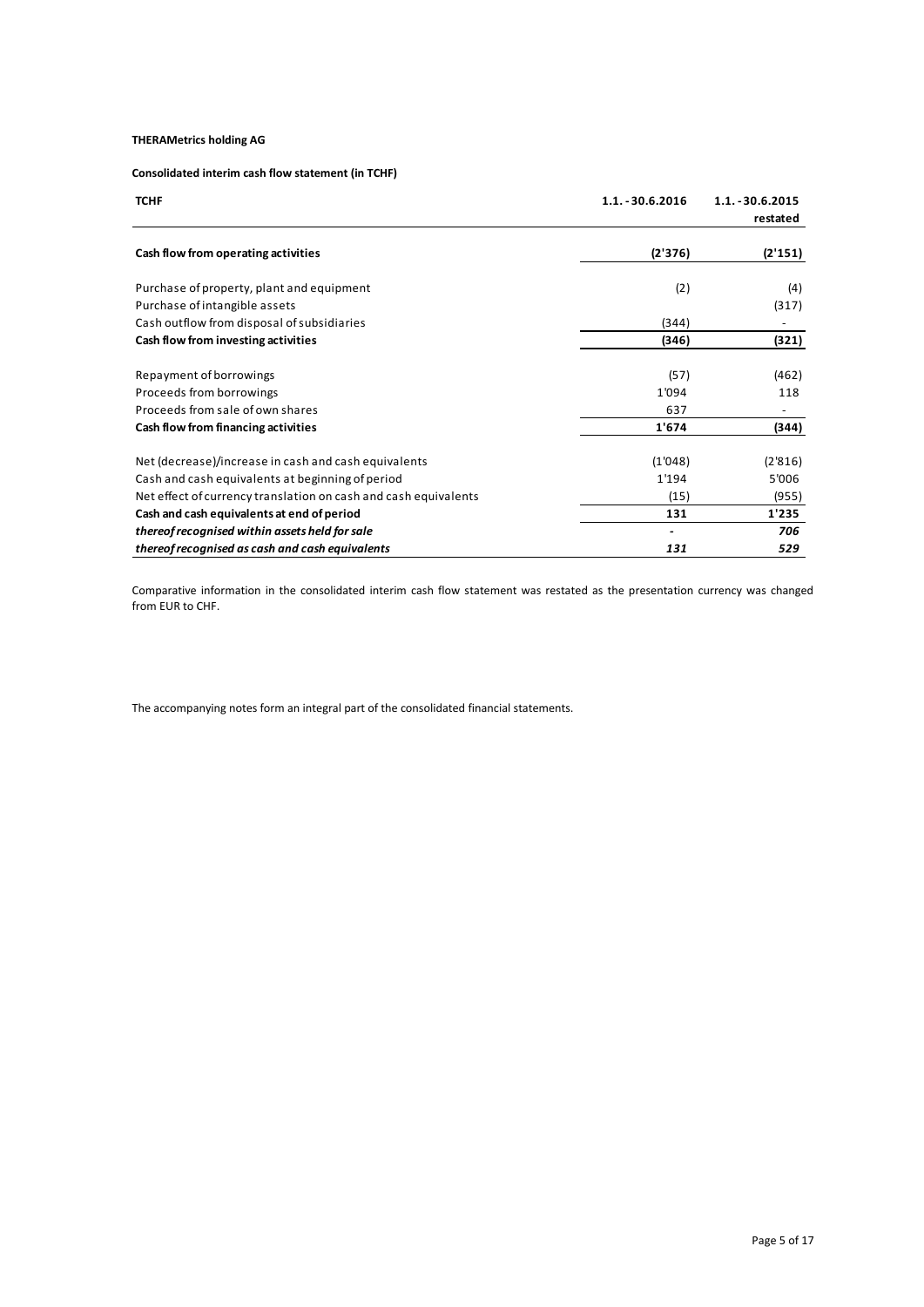# **Consolidated interim statement of changes in equity (in TCHF)**

| <b>TCHF</b>                                                  | Share capital            | Reserves | <b>Accumulated loss</b> | Attributable to<br>owners of the<br><b>Parent Company</b> | Non-controlling<br>interests | Total   |
|--------------------------------------------------------------|--------------------------|----------|-------------------------|-----------------------------------------------------------|------------------------------|---------|
|                                                              |                          |          |                         |                                                           |                              |         |
| Balance at 1 January 2015 (restated)                         | 6'546                    | 33'102   | (13'288)                | 26'360                                                    | (12)                         | 26'348  |
| Loss for the period                                          |                          |          | (3'482)                 | (3'482)                                                   |                              | (3'482) |
| Other comprehensive income for the period, net of income tax | $\overline{\phantom{a}}$ | (3'185)  | 19                      | (3'166)                                                   | $\overline{\phantom{a}}$     | (3'166) |
| Total comprehensive income for the period                    |                          | (3'185)  | (3'463)                 | (6'648)                                                   |                              | (6'648) |
| Liquidation of subsidiary                                    |                          |          | (10)                    | (10)                                                      | 10                           |         |
| Balance at 30 June 2015 (restated)                           | 6'546                    | 29'917   | (16'761)                | 19'702                                                    | (2)                          | 19'700  |
| Balance at 1 January 2016 (restated)                         | 6'548                    | 32'446   | (21'291)                | 17'703                                                    |                              | 17'703  |
| Loss for the period                                          |                          |          | (4'616)                 | (4'616)                                                   |                              | (4'616) |
| Other comprehensive income for the period, net of income tax |                          | 2'874    | (99)                    | 2'775                                                     |                              | 2'775   |
| Total comprehensive income for the period                    |                          | 2'874    | (4'715)                 | (1'841)                                                   |                              | (1'841) |
| Sale of own shares (note 11)                                 |                          |          | 637                     | 637                                                       |                              | 637     |
| Recognition of share based payments                          |                          | 17       |                         | 17                                                        |                              | 17      |
| Balance at 30 June 2016                                      | 6'548                    | 35'337   | (25'369)                | 16'516                                                    | $\blacksquare$               | 16'516  |

Comparative information in the consolidated interim statement of changes in equity was restated as the presentation currency was changed from EUR to CHF.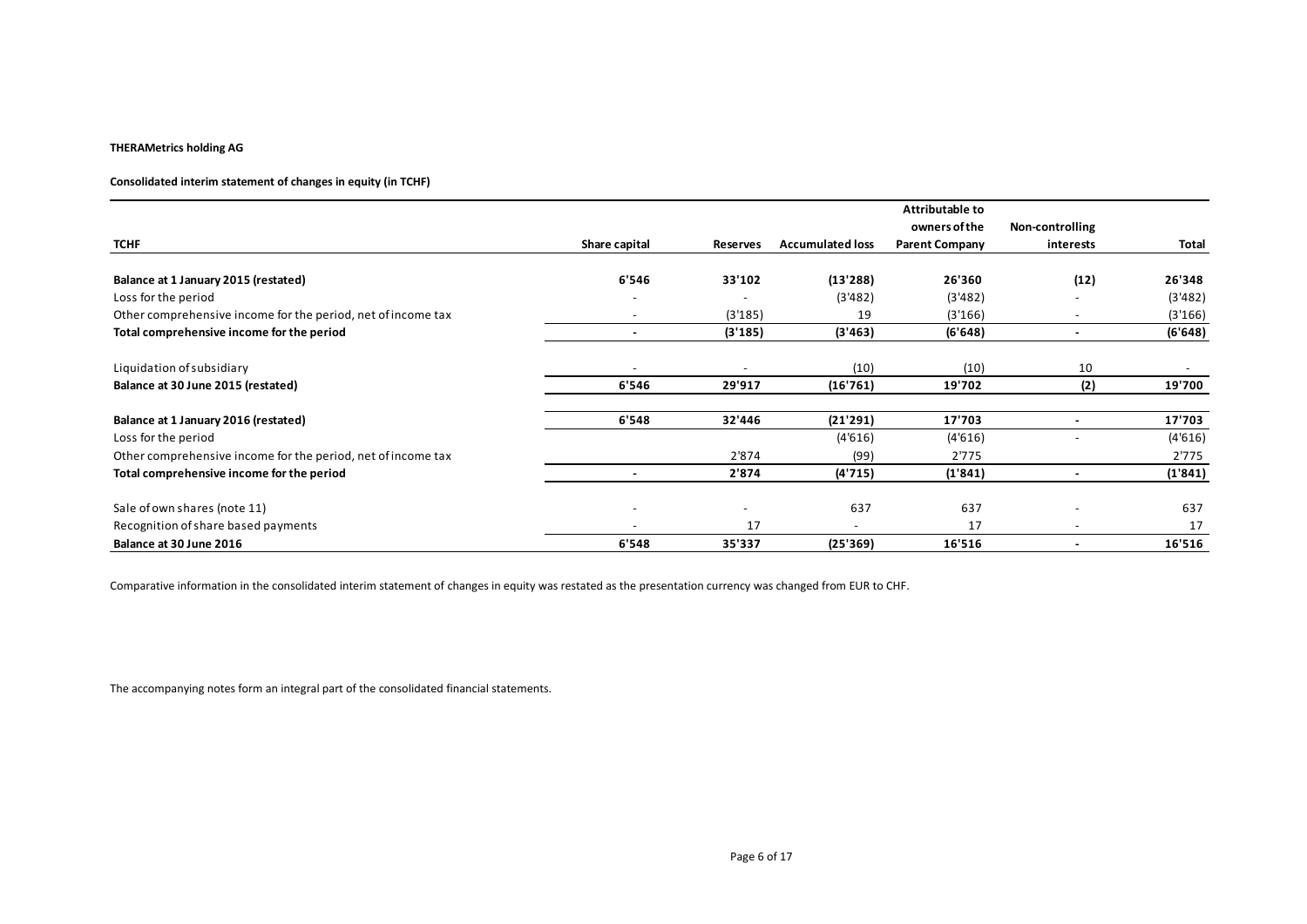#### **Notes to the consolidated interim financial statements**

#### **1 General information**

THERAMetrics holding AG ("TMX" or "the Company") is a Swiss stock corporation listed on the SIX Swiss Exchange whose registered office is Dorfplatz 6, 6370 Stans, Switzerland.

On 15 June 2016, the Company exited the contract research organization (CRO) industry by selling its significant CRO subsidiaries effective 31 May 2016. The Company's smaller CRO subsidiaries have no activity and are in the process of being liquidated.

Prior to the sale of the CRO business, the Company was the parent of a global CRO, which offered technological services and solutions to life sciences and pharmaceutical companies through the entire value chain of drug discovery and development.

#### *Merger with Relief Therapeutics and related financing facility with GEM*

On 15 July 2016, the Company acquired Relief Therapeutics SA of Geneva, changed its name from THERAMetrics holding AG to Relief Therapeutics Holding AG, and moved its legal seat from Stans to Zurich. The combined company will focus on the development and/or licensing of its portfolio of medicinal products candidates (MPC), and at the same time continue the commercial development of its drug rescuing and repurposing platform DRR2.0.

Financing for the combined entity is being provided by a CHF 25 million share subscription facility (SSF) with GEM Global Yield Fund LLC (GEM). The SSF was signed in December 2015 and is valid for three years. Additionally, GEM has provided the Company with a oneyear letter of financial support (valid until the 2017 shareholder meeting), confirming their intention to provide the Company with the liquidity it needs to meet its obligations as they come due.

Based on the SSF and the letter of financial support, the financial statements have been drawn up on the assumption of going concern (see note 4.1 for further details).

The consolidated financial statements are presented in CHF. In the 2015 annual financial statements the presentation currency was EURO. The presentation currency was changed because the main subsidiaries with functional currency EUR were sold and the remaining significant entities of the Group have functional currency CHF.

The functional currency of subsidiaries is generally the local currency of the respective entity.

#### **2 Basis of preparation**

These interim consolidated financial statements have been prepared in accordance with IAS 34 Interim Financial Reporting. They do not include all disclosures that would otherwise be required in a complete set of financial statements and should be read in conjunction with the 2015 annual report and are neither audited nor reviewed.

#### **3 Summary of significant accounting policies**

#### **3.1 Amendments to IFRSs and the new Interpretation that are mandatorily effective for the current year**

The consolidated financial statements of the Group have been prepared using the same accounting policies and methods of computation in its interim consolidated financial statements as in its 2015 annual financial statements, except for those that relate to new standards and interpretations effective for the first time for periods beginning on (or after) 1 January 2016, and will be adopted in the 2016 annual financial statements.

The nature and impact of each new standard and interpretation adopted by the company is detailed below.

|                  | New, amended and revised Standards and Interpretations                                                                                                                                                                            |
|------------------|-----------------------------------------------------------------------------------------------------------------------------------------------------------------------------------------------------------------------------------|
| IFRS 11          | Amends IFRS 11 Joint Arrangements to require an acquirer of an interest in a joint operation in which the activity<br>constitutes a business (as defined in IFRS 3 Business Combinations) to:                                     |
|                  | - apply all of the business combinations accounting principles in IFRS 3 and other IFRSs, except for those principles<br>that conflict with the guidance in IFRS 11                                                               |
|                  | - disclose the information required by IFRS 3 and other IFRSs for business combinations.                                                                                                                                          |
|                  | The amendments apply both to the initial acquisition of an interest in joint operation, and the acquisition of an<br>additional interest in a joint operation (in the latter case, previously held interests are not remeasured). |
| IAS <sub>1</sub> | The amendments aim at clarifying IAS 1 to address perceived impediments to preparers exercising their judgement in<br>presenting their financial report                                                                           |

| New, amended and revised Standards and Interpretations |
|--------------------------------------------------------|
|--------------------------------------------------------|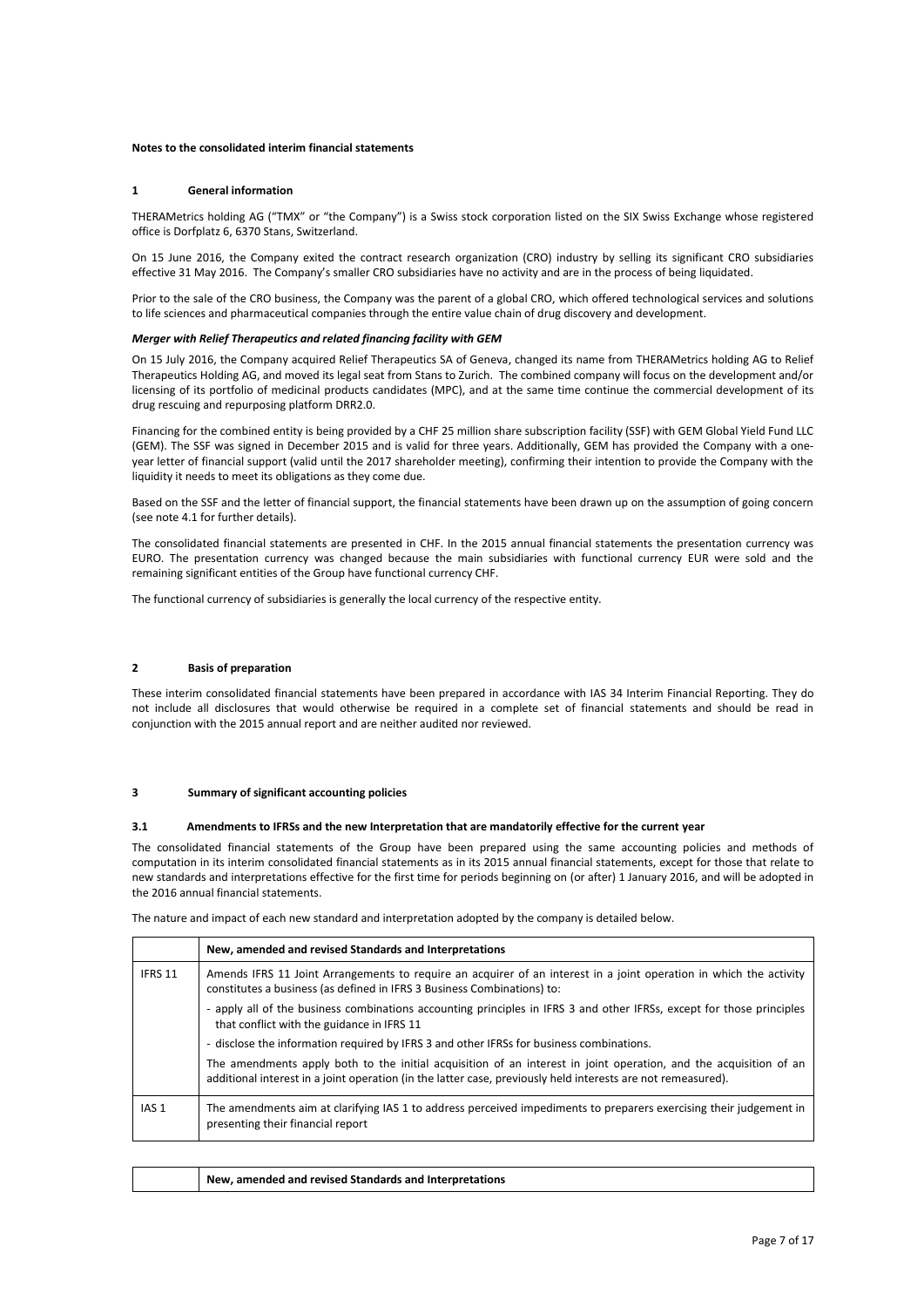|                          | New, amended and revised Standards and Interpretations                                                                                                                                                                                                                                                                                                       |
|--------------------------|--------------------------------------------------------------------------------------------------------------------------------------------------------------------------------------------------------------------------------------------------------------------------------------------------------------------------------------------------------------|
| IAS 16/<br><b>IAS 38</b> | The amendments to IAS 16 prohibit entities from using a revenue-based depreciation method for items of property,<br>plant and equipment. The amendments to IAS 38 introduce a rebuttable presumption that revenue is not an<br>appropriate basis for amortisation of an intangible asset. This presumption can only be rebutted in limited<br>circumstances. |
| Various                  | Annual Improvements 2012-2014 Cycle                                                                                                                                                                                                                                                                                                                          |
|                          | Makes amendments to the following standards:                                                                                                                                                                                                                                                                                                                 |
|                          | IFRS 5 – Adds specific guidance in IFRS 5 for cases in which an entity reclassifies an asset from held for sale to held for<br>distribution or vice versa and cases in which held-for-distribution accounting is discontinued                                                                                                                                |
|                          | IFRS $7$ $-$ Additional guidance to clarify whether a servicing contract is continuing involvement in a transferred asset,<br>and clarification on offsetting disclosures in condensed interim financial statements                                                                                                                                          |
|                          | IAS $19$ - Clarify that the high quality corporate bonds used in estimating the discount rate for post-employment<br>benefits should be denominated in the same currency as the benefits to be paid                                                                                                                                                          |
|                          | IAS 34 – Clarify the meaning of 'elsewhere in the interim report' and require a cross-reference                                                                                                                                                                                                                                                              |

# **3.2 Standards and Interpretations in issue but not yet effective**

At the date of authorisation of these financial statements, the Group has not adopted the following Standards and Interpretations that have been issued but are not yet effective. They will be effective on or after the dates described below.

|                   | New, amended and revised Standards and Interpretations                                                                                                                                                                                                                                                                                                                                                                                                                                                                                                                                                                                                                                                                                                                                                                                                                                                                                                                                                                                                                                                                | <b>Effective from</b>                                  |
|-------------------|-----------------------------------------------------------------------------------------------------------------------------------------------------------------------------------------------------------------------------------------------------------------------------------------------------------------------------------------------------------------------------------------------------------------------------------------------------------------------------------------------------------------------------------------------------------------------------------------------------------------------------------------------------------------------------------------------------------------------------------------------------------------------------------------------------------------------------------------------------------------------------------------------------------------------------------------------------------------------------------------------------------------------------------------------------------------------------------------------------------------------|--------------------------------------------------------|
| IFRS <sub>2</sub> | Amends IFRS 2 Share-based Payment to clarify the standard in relation to the<br>accounting for cash-settled share-based payment transactions that include a<br>performance condition, the classification of share-based payment transactions with<br>net settlement features, and the accounting for modifications of share-based<br>payment transactions from cash-settled to equity-settled.                                                                                                                                                                                                                                                                                                                                                                                                                                                                                                                                                                                                                                                                                                                        | Annual periods beginning on or<br>after 1 January 2018 |
| IFRS <sub>9</sub> | IFRS 9 issued in November 2009 introduced new requirements for the classification<br>and measurement of financial assets. IFRS 9 was subsequently amended in October<br>2010 to include requirements for the classification and measurement of financial<br>liabilities and for derecognition, and in November 2013 to include the new<br>requirements for general hedge accounting. Another revised version of IFRS 9 was<br>issued in July 2014 mainly to include a) impairment requirement for financial assets<br>and b) limited amendments to the classification and measurement requirements by<br>introducing a "fair value through other comprehensive income" (FVTOCI)<br>measurement category for certain simple debt instruments.                                                                                                                                                                                                                                                                                                                                                                          | Annual periods beginning on or<br>after 1 January 2018 |
| IFRS 15           | The new Standard IFRS 15 establishes a single comprehensive model for entities to<br>use in accounting for revenue arising from contracts with customers. IFRS will<br>supersede the current revenue recognition guidance including IAS 18 Revenue, IAS<br>11 Construction Contracts and the related Interpretations when it becomes<br>effective.<br>The core principle of IFRS 15 is that an entity should recognised revenue to depict<br>the transfer of promised goods or services to customers in an amount that reflects<br>the consideration to which the entity expects to be entitled in exchange for those<br>goods or services. Specifically, the Standard introduces a 5-step approach to<br>revenue.<br>Under IFRS 15, an entity recognises revenue when (or as) a performance obligation<br>is satisfied, i.e. when "control" of the goods or services underlying the particular<br>performance obligation is transferred to the customer. Far more prescriptive<br>guidance has been added in IFRS 15 to deal with specific scenarios. Furthermore,<br>extensive disclosures are required by IFRS 15. | Annual periods beginning on or<br>after 1 January 2018 |
| IFRS 16           | The new Standard provides a comprehensive model for the identification of lease<br>arrangements and their treatment in the financial statements of both lessees and<br>lessors. It supersedes IAS 17 Leases and its associated interpretative guidance.<br>IFRS 16 applies a control model to the identification of leases, distinguishing<br>between leases and service contracts of the basis of whether there is an identified<br>asset controlled by the customer.<br>Significant changes to lessee accounting are introduced, with the distinction<br>between operating and finance leases removed and assets and liabilities recognised<br>in respect of all leases (subject to limited exceptions for short-term leases and<br>leases of low value assets). In contrast, the Standard does not included significant<br>changes to the requirements for accounting by lessors.                                                                                                                                                                                                                                  | Annual periods beginning on or<br>after 1 January 2019 |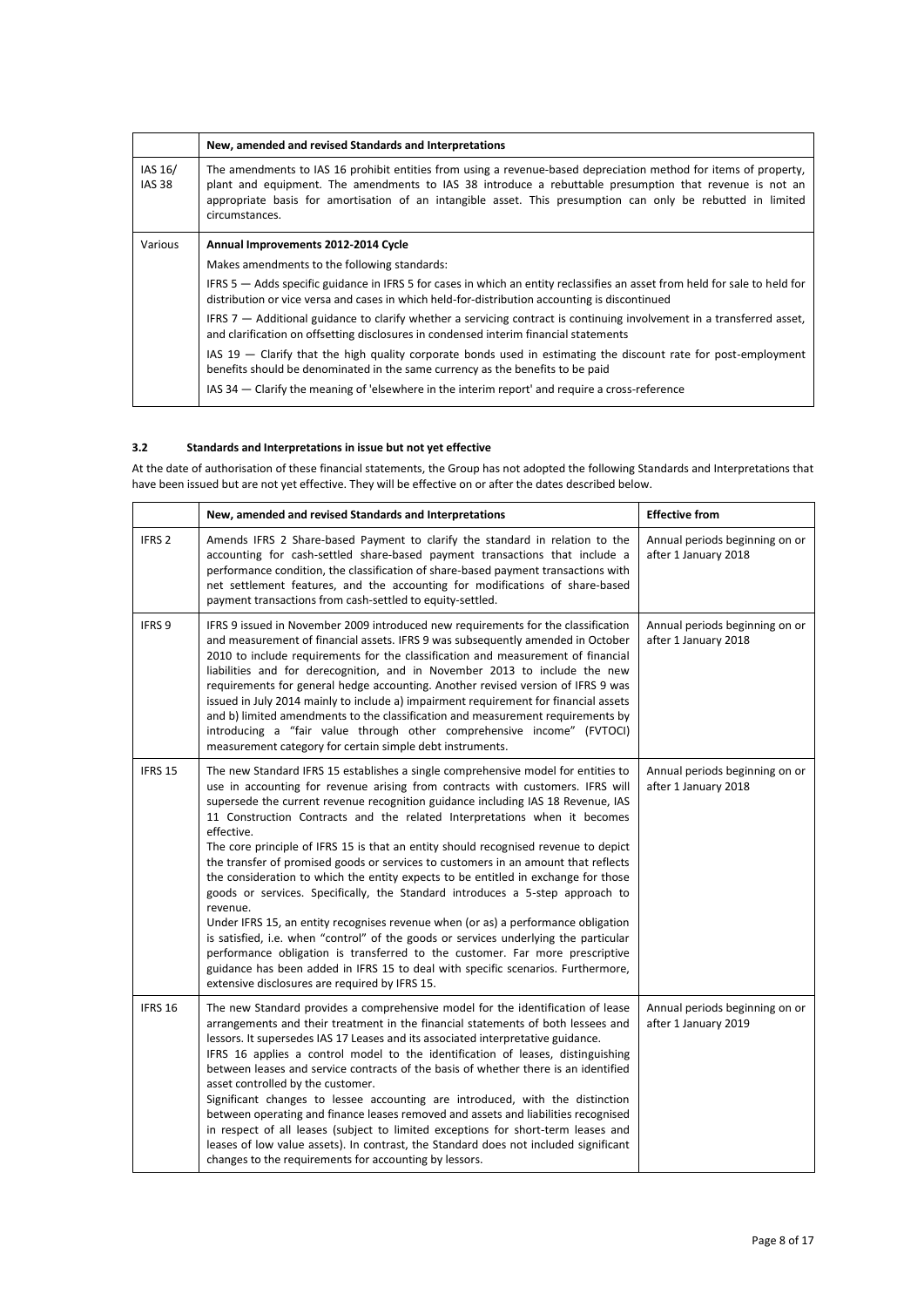|                  | New, amended and revised Standards and Interpretations                                                                                                                                                                                                                                                                                                                                                                                                                                                                                                                                                                                                                                                                                                                                                                                                                                  | <b>Effective from</b>                                  |
|------------------|-----------------------------------------------------------------------------------------------------------------------------------------------------------------------------------------------------------------------------------------------------------------------------------------------------------------------------------------------------------------------------------------------------------------------------------------------------------------------------------------------------------------------------------------------------------------------------------------------------------------------------------------------------------------------------------------------------------------------------------------------------------------------------------------------------------------------------------------------------------------------------------------|--------------------------------------------------------|
| IAS <sub>7</sub> | Amends IAS 7 Statement of Cash Flows to clarify that entities shall provide<br>disclosures that enable users of financial statements to evaluate changes in<br>liabilities arising from financing activities.                                                                                                                                                                                                                                                                                                                                                                                                                                                                                                                                                                                                                                                                           | Annual periods beginning on or<br>after 1 January 2017 |
| <b>IAS 12</b>    | Amends IAS 12 Income Taxes to clarify the following aspects:<br>- Unrealised losses on debt instruments measured at fair value and measured at<br>cost for tax purposes give rise to a deductible temporary difference regardless of<br>whether the debt instrument's holder expects to recover the carrying amount of<br>the debt instrument by sale or by use.<br>- The carrying amount of an asset does not limit the estimation of probable future<br>taxable profits.<br>- Estimates for future taxable profits exclude tax deductions resulting from the<br>reversal of deductible temporary differences.<br>- An entity assesses a deferred tax asset in combination with other deferred tax<br>assets. Where tax law restricts the utilisation of tax losses, an entity would assess<br>a deferred tax asset in combination with other deferred tax assets of the same<br>type. | Annual periods beginning on or<br>after 1 January 2017 |

The Group is currently assessing whether these changes will impact the consolidated financial statements in the period of initial application. Except for IFRS 9, IFRS 15 and IFRS 16, which will be applicable in 2018 and/or 2019, the Group does not expect any significant impact from the new or amended Standards mentioned above.

#### **4 Summary of critical accounting judgements and key sources of estimation uncertainty**

The preparation of the consolidated financial statements in conformity with IFRS requires management to make estimates and assumptions that affect the application of policies and reported amounts of assets, liabilities, income, expenses and related disclosures. The estimates and underlying assumptions are based on historical experience and various other factors that are believed to be reasonable under the circumstances, the results of which form the basis for making the judgments about carrying values of assets and liabilities that are not readily apparent from other sources. Actual results may differ from these estimates. The estimates and assumptions that have a significant risk of causing a material adjustment to the carrying amounts of assets and liabilities within the next financial year are described below.

#### **4.1 Critical judgements in applying accounting policies**

#### *Going concern*

As described in Note 1 to these financial statements, the Company recently sold its loss-making CRO business and subsequently combined businesses with Relief Therapeutics SA. In connection with that combination, the Company secured a three-year CHF 25 million share subscription facility ("SSF") from GEM Global Yield Fund, supplemented by a letter of financial support valid until the 2017 annual shareholders' meeting. Additionally, the company is in negotiations with a group of investors to provide up to CHF 7 million in 3-year convertible loan notes, which it aims to finalize in Q4 2016.

The SSF gives TMX the right, but not the obligation, for a period of up to 36 months, to issue and sell up to CHF 25 million of its shares to GEM. GEM will acquire ordinary registered shares of TMX upon the Company's exercise of draw-down notices. Each draw-down is conditional upon trading volumes and share prices. Specifically, a draw down cannot exceed 700% of the average trading volume during the 15 trading days immediately preceding the date of a draw-down. The purchase price per share is 90% of the closing bid price for a TMX share during the 15 trading days immediately following a draw-down notice.

Although management is confident that the sources of financing described above will provide sufficient funding for the foreseeable future, there remains a risk that one or more of the sources could prove insufficient to provide the funds needed. In such a case, there would be significant doubts about the Company's ability to continue as a going concern.

Because management remains confident that the sources of financing will prove reliable and that the liquidity of the company is therefore secured, these financial statements have been prepared on the going concern basis.

#### **4.2 Key sources of estimation uncertainty**

Key source of estimation uncertainty were the same as those applied to the consolidated financial statements of the year ended 31 December 2015.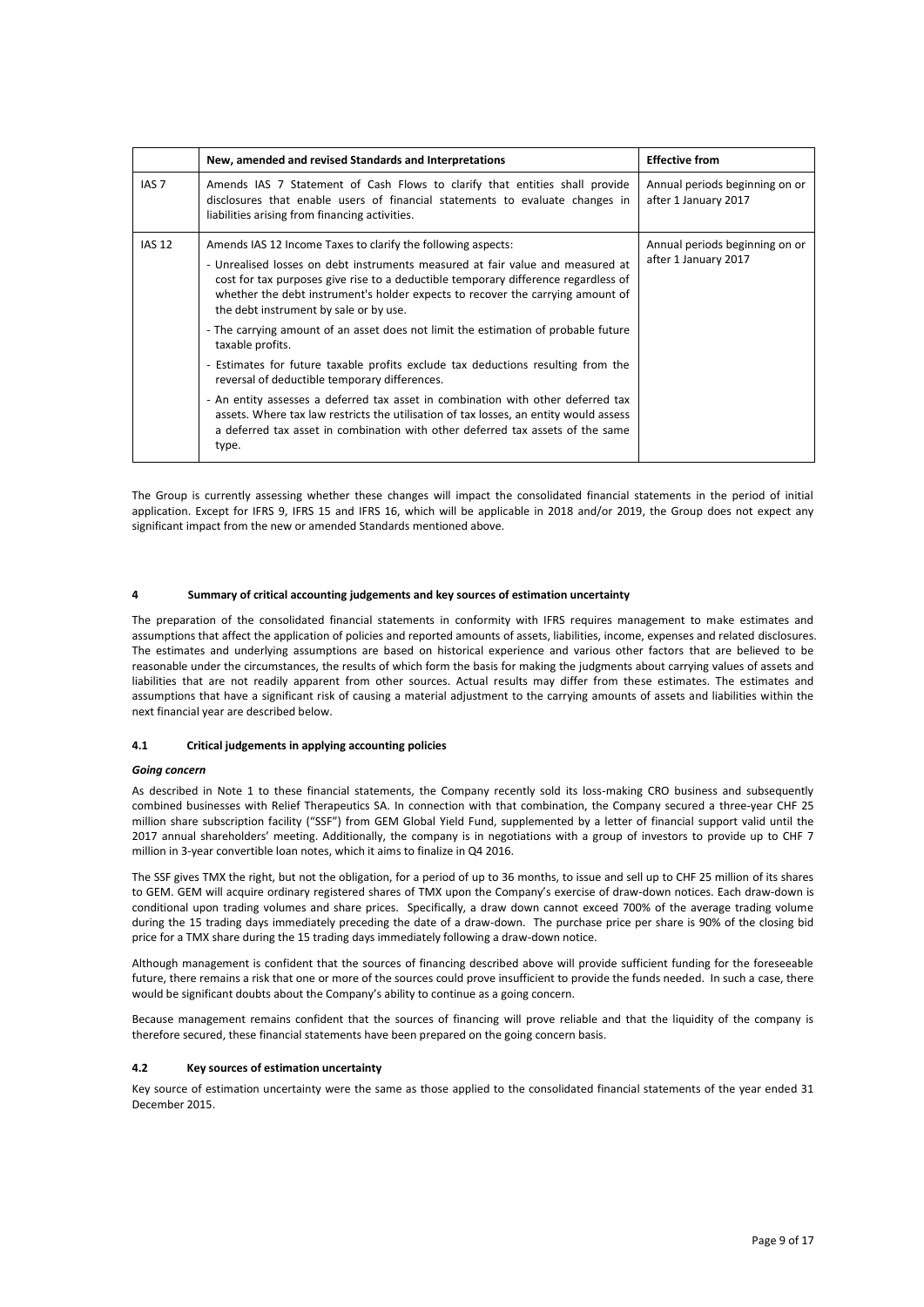#### **5 Segment information**

#### **5.1 Description of segment**

As described in Note 1, during 2015 the Company announced its intention to divest of the contract research part of its operations which has been done in the second quarter of 2016. The other parts of its single operating segment, being the IP rights as well as the DRR2.0 platform, continue. As the contract research part of the business was sold in 2016 and therefore recognised as discontinued operation, the continuing operations still only show one segment being the residual drug development and discovery business.

#### **5.2 Geographical information**

As the Group currently only operates in Switzerland, no separate geographical information is presented.

# **6 Property, plant and equipment**

There were no major additions or disposals in the first half of 2016.

#### **7 Goodwill**

The Group only consists of one cash generating unit ("CGU"). Hence, the entire goodwill is allocated to this CGU. An impairment test of goodwill was performed by the Group on goodwill for a total amount of TCHF 18'797 at 31 December 2015.

In consideration of the fact that development plans remained unchanged in the first half of the financial year 2016 and the set-up for further development activities will improve upon merging with Relief, the Company considered that there is no indication of impairment of non-current assets and therefore has not carried out an impairment test on them.

#### **8 Intangible assets**

There were no major additions or disposals in the first half of 2016. The decrease is due to amortisation of intangible assets.

#### **9 Trade receivables**

None of the trade receivables are overdue or impaired.

# **10 Share capital**

#### **10.1 Issued share capital**

At 30 June 2016 the issued share capital remained unchanged from 31 December 2015 at TCHF 6'548, consisting of 654'783'652 registered shares with a par value of CHF 0.01.

#### **10.2 Authorized share capital**

At 30 June 2016, the Company had authorized, but not yet issued, nominal share capital of TCHF 9'250, consisting of 925'000'000 registered shares with a par value of CHF 0.01 each, that the Board of Directors is authorized to issue at any time until 25 May 2018.

#### **10.3 Conditional share capital**

The conditional share capital of TMX as at 30 June 2016 was TCHF 9'250, consisting of 925'000'000 registered shares with a par value of CHF 0.01 each, of which 25'000'000 to be used for share options for members of the Board of Directors and Executive Management, 250'000'000 to be used for share options for employees and consultants and 650'000'000 to be used for the exercise of conversion option rights granted in connection with bonds, notes or similar debt instruments issued by the Company.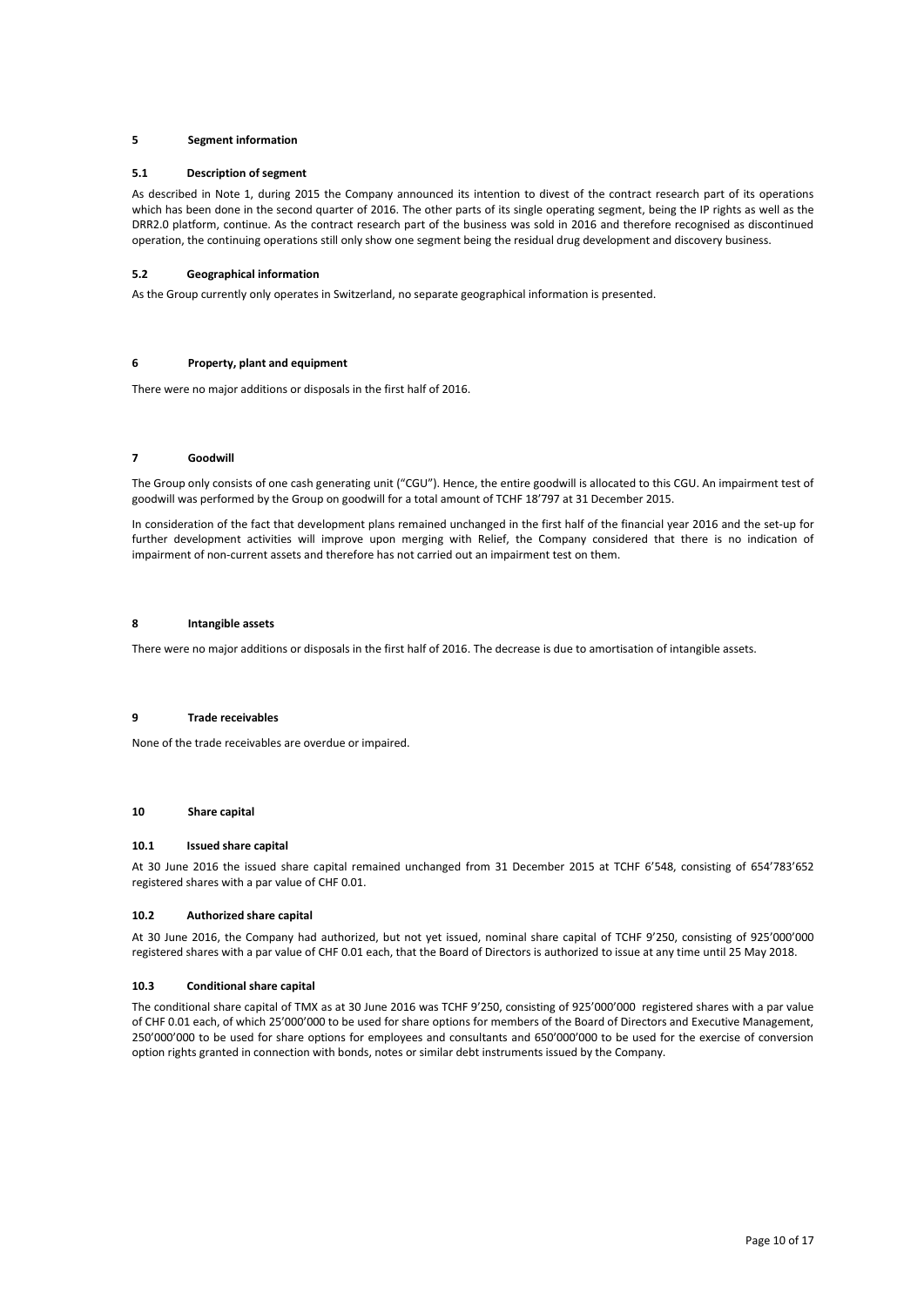#### **10.4 Significant shareholders**

The following significant shareholders are known to the company:

|                     | 30.06.2016       |        | 31.12.2015              |        |
|---------------------|------------------|--------|-------------------------|--------|
|                     | Number of shares | ℅      | <b>Number of shares</b> | %      |
|                     |                  |        |                         |        |
| PIERREL S.p.A.      | 179'372'543      | 27.4%  | 200'237'756             | 30.6%  |
| FIN POSILLIPO S.p.A | 210'600'151      | 32.2%  | 180'135'833             | 27.5%  |
| <b>Others</b>       | 264'810'958      | 40.4%  | 274'410'063             | 41.9%  |
| <b>Total shares</b> | 654'783'652      | 100.0% | 654'783'652             | 100.0% |

#### **11 Treasury shares**

In the first half of the financial year 2016, the Group sold its remaining 20'841'131 treasury shares for a total net consideration of TCHF 637. As at 30 June 2016, the Group did not hold any treasury shares.

#### **12 Borrowings**

As of 30 June 2016, current borrowings relate to a fully-subordinated convertible loan signed 29 October 2015. The liability includes CHF 3.3 million of principal, plus TCHF 97 of accrued interest at 5% per annum. Originally, all borrowings were to be repaid, together with accrued interest, by mandatory conversion into shares of TMX on 1 March 2016. Subsequent to year-end, the conversion date was extended to 30 June 2016. The loan was finally converted on 15 July 2016. TCHF 3'165 of the total liability of TCHF 3'397 is owed to Fin Posillipo S.p.A., a major shareholder. (See note 19 for disclosure of Related Party transactions.)

The loan from Banca Popolare die Milano (TEUR 2'080), of which TCHF 2'059 was shown as non-current and TCHF 238 was shown as current, was transferred to Fin Posillipo SpA as part of the CRO sale. For further information, refer to notes 1, 14 and 16.

#### **13 Trade payables**

In the first half of the financial year 2016, trade payables mainly increased due to amounts outstanding to a deconsolidated entity.

#### **14 Disposal group classified as held for sale**

#### **14.1 Disposal of CRO business**

The Company has sold its largest contract research subsidiaries to another CRO. The Company's remaining CRO subsidiaries have no operations and are in the process of being liquidated. For further details on the disposal refer to notes 1 and 16.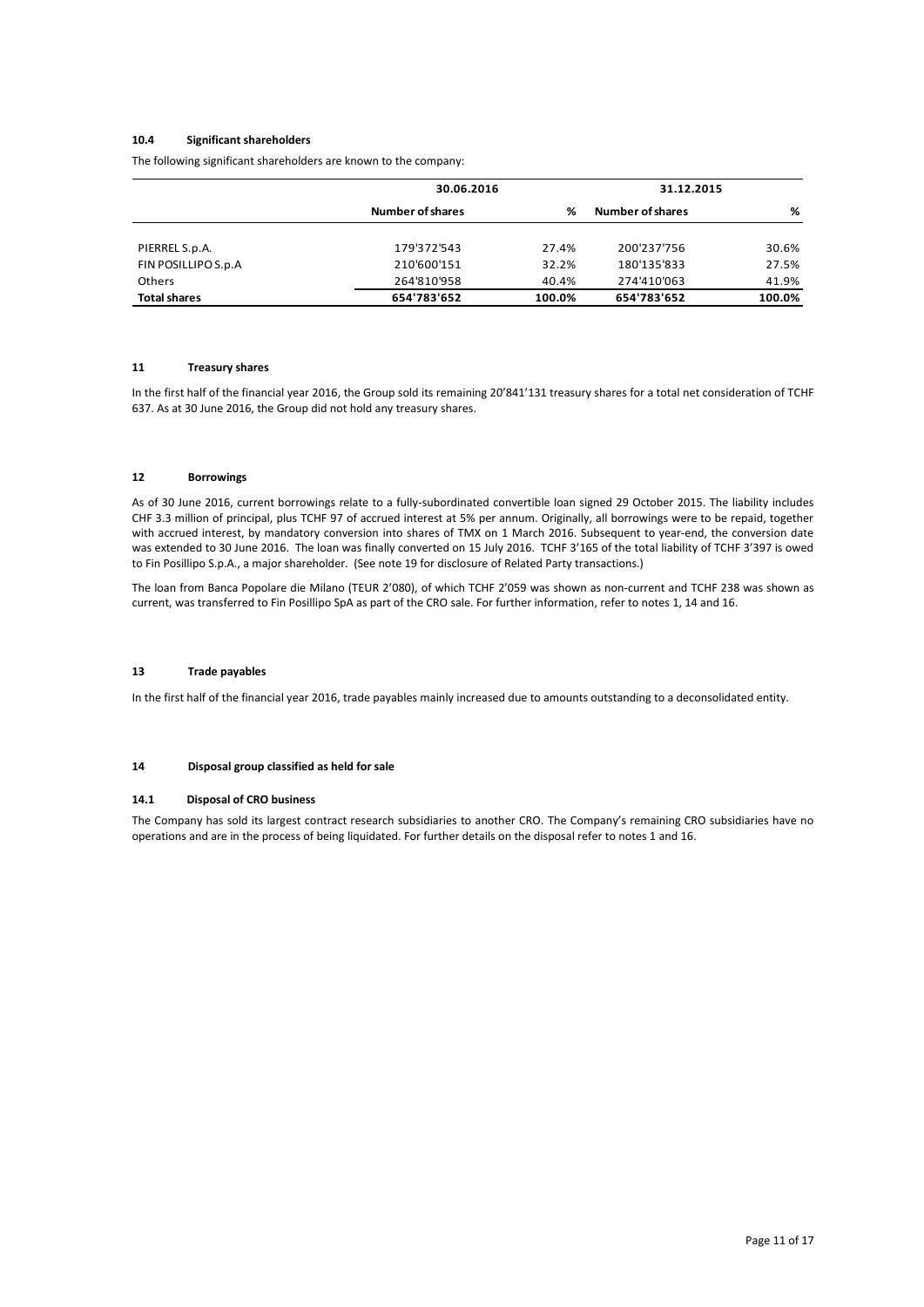# **14.2 Reclassified assets and liabilities**

The non-current assets held for sale and the liabilities associated with non-current assets held for sale were reclassified from the following categories of assets and liabilities:

| <b>TCHF</b>                                                  | 30 June 2016                 | 31 December 2015 |
|--------------------------------------------------------------|------------------------------|------------------|
|                                                              |                              | restated         |
|                                                              |                              |                  |
| Property, plant and equipment                                |                              | 237              |
| Goodwill                                                     |                              | 1'625            |
| Intangible assets                                            |                              | 4                |
| Loans and other non-current assets                           |                              | 12               |
| Deferred tax assets                                          |                              | 63               |
| <b>Non-current assets</b>                                    |                              | 1'941            |
| Inventories                                                  |                              | 23               |
| Work in progress                                             |                              | 1'259            |
| Trade receivables                                            |                              | 1'690            |
| Tax receivables                                              |                              | 769              |
| Other current assets and other receivables                   |                              | 527              |
| Cash and cash equivalents                                    |                              | 860              |
| <b>Current assets</b>                                        | $\qquad \qquad \blacksquare$ | 5'128            |
| Assets classified as non-curent assets held for sale         | -                            | 7'069            |
|                                                              |                              |                  |
| Non-current borrowing                                        |                              | 1                |
| Defined benefit obligation                                   |                              | 567              |
| Deferred tax liabilities                                     |                              | 467              |
| <b>Non-current liabilities</b>                               |                              | 1'035            |
| Trade payables                                               |                              | 2'726            |
| <b>Current borrowings</b>                                    |                              | 159              |
| Tax payables                                                 |                              | 689              |
| Other current payables and liabilities                       |                              | 949              |
| <b>Current liabilities</b>                                   |                              | 4'523            |
| Liabilities associated with non-current assets held for sale |                              | 5'558            |

# **15 Service expense**

| <b>TCHF</b>                     | 2016 | 2015     |
|---------------------------------|------|----------|
|                                 |      | restated |
|                                 |      |          |
| Maintenance expense             | 10   |          |
| Consulting service expense (i)  | 926  | 446      |
| Travel and accomodation expense | 35   | 34       |
| <b>Total cost for services</b>  | 971  | 481      |

(i) The increase in consulting service expense mainly relates to third party consulting fees in connection with the restructuring of the Group.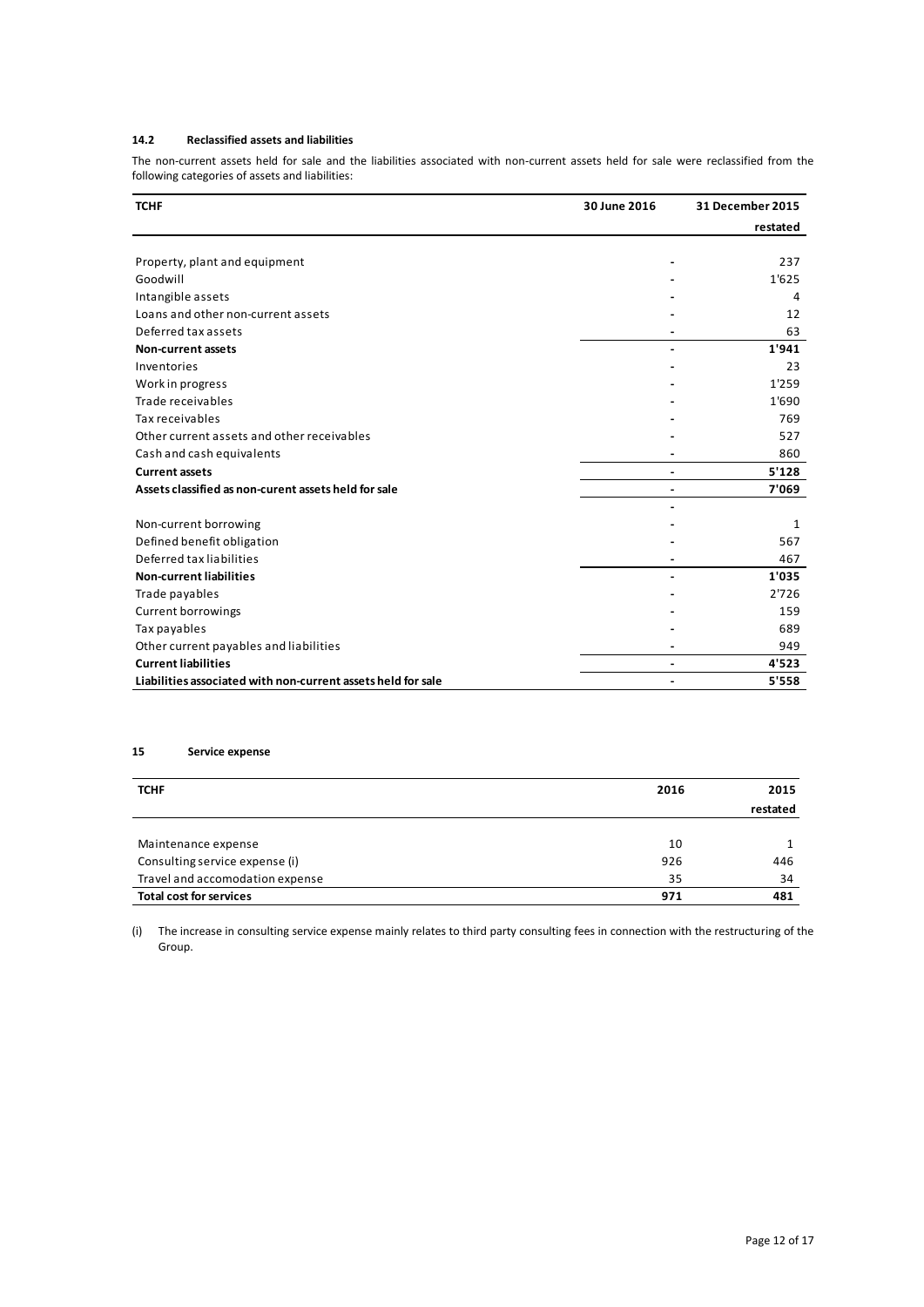#### **16 Discontinued Operations**

#### **16.1 Description of discontinued operations**

The Company has sold its largest contract research subsidiaries to another CRO. The Company's remaining CRO subsidiaries have no operations and are in the process of being liquidated. Closure of these subsidiaries is not expected to have a material financial impact on the Company.

# **16.2 Analysis of result for the period from discontinued operations**

The result of the discontinued operations included in the consolidated statement of comprehensive income is set out below. The comparative result and cash flows from discontinued operations have been represented to include these operations as classified as discontinued operations in the current period.

| <b>TCHF</b>                                        | 2016    | 2015     |
|----------------------------------------------------|---------|----------|
|                                                    |         | restated |
| <b>DISCONTINUED OPERATIONS</b>                     |         |          |
| Revenues                                           | 3'665   | 7'715    |
| Other income                                       | 176     | 563      |
| Service expense                                    | (2'079) | (5'635)  |
| Material expense and change in WIP                 | (243)   | (133)    |
| Personnel expense                                  | (2'065) | (3'939)  |
| Other administrative expense                       | (267)   | (449)    |
| <b>EBITDA</b>                                      | (813)   | (1'878)  |
| Amortisation and depreciation expense              | (14)    | (685)    |
| <b>Operating result</b>                            | (827)   | (2'563)  |
| Gain from sale of property, plant and equipment    |         | 16       |
| Finance income                                     | 1       | 634      |
| Finance expense                                    | (33)    | (30)     |
| Result before income taxes                         | (859)   | (1'943)  |
| Income taxes                                       | (2)     | (401)    |
| Loss for the period                                | (861)   | (2'345)  |
| Loss on disposal of CRO business                   | (2'591) |          |
| Result for the period from discontinued operations | (3'452) | (2'345)  |

| <b>TCHF</b>                                    | 2016  | 2015                     |
|------------------------------------------------|-------|--------------------------|
|                                                |       | restated                 |
| <b>CASH FLOWS FROM DISCONTINUED OPERATIONS</b> |       |                          |
| Net cash flows from operating activities       | (529) | (1'151)                  |
| Net cash flows from investing activities       | (341) | $\overline{\phantom{a}}$ |
| Net cash flows from financing activities       |       | (344)                    |
| Cash flows from discontinued operations        | (870) | (1'495)                  |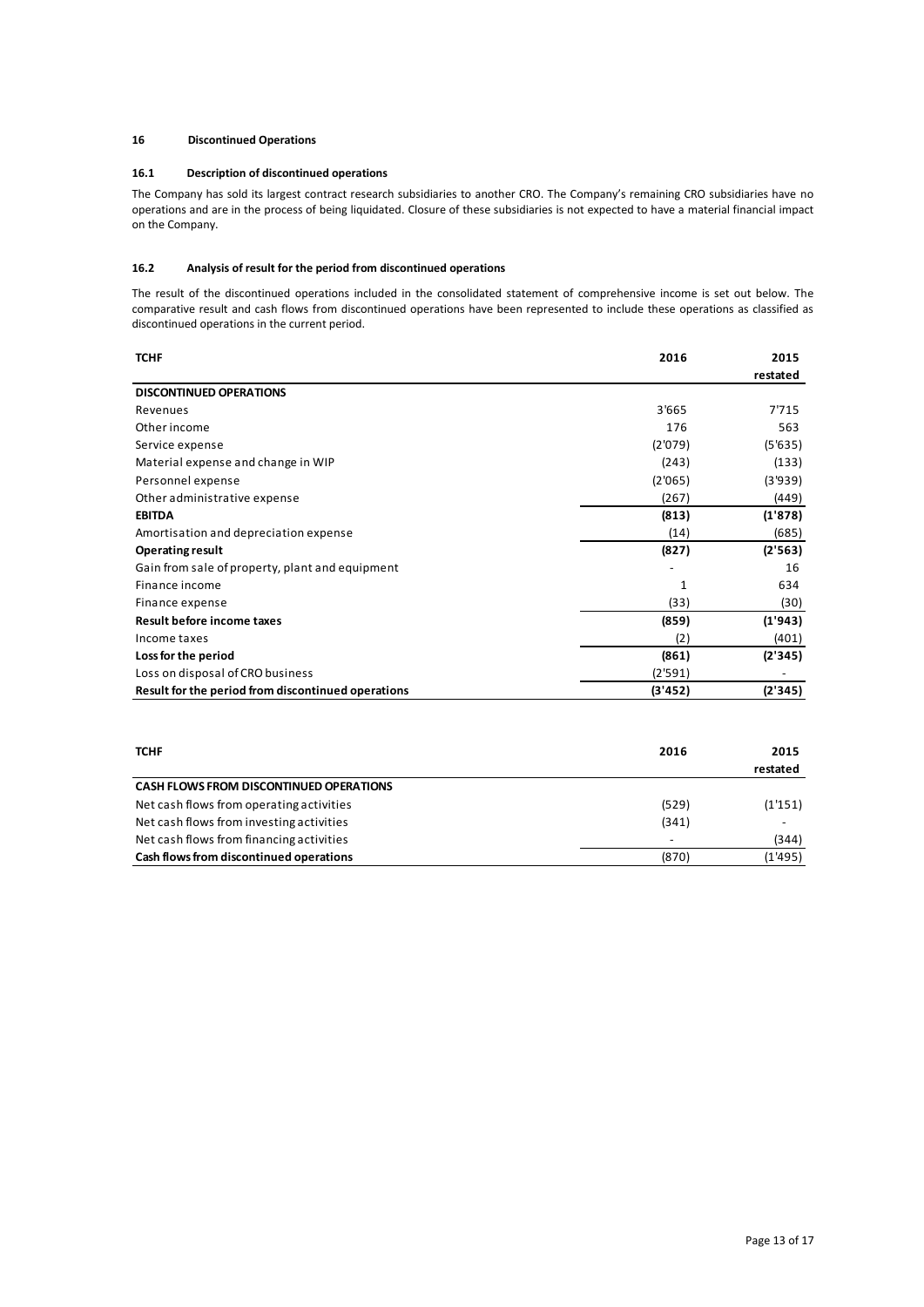# **17 Earnings per share**

| <b>TCHF</b>                                                                    | 2016        | 2015        |
|--------------------------------------------------------------------------------|-------------|-------------|
|                                                                                |             | restated    |
| Loss for the period attributable to the equity holders of the Parent Company   | (4'616)     | (3'482)     |
| Liss: Loss for the period from discontinued operations                         | 3'452       | 2'344       |
| Earnings from continuing operations (for basic and diluted earnings per share) | (1'164)     | (1'138)     |
| Weighted average number of shares for the purposes of EPS                      | 639'308'136 | 654'643'652 |
| Basic and diluted earnings per share (in CHF)                                  |             |             |
| From continuing operations                                                     | (0.002)     | (0.002)     |
| From discontinued operations                                                   | (0.005)     | (0.003)     |
| Total basic and diluted earnings per share (in CHF)                            | (0.007)     | (0.005)     |

Basic and diluted losses per shares are calculated by dividing the net loss attributable to the shareholders by the weighted average shares outstanding during the period. In 2016 and 2015, the number of shares outstanding varied as a result of different transactions on the share capital structure of the Company as well as transactions with treasury shares.

The options granted as part of the EAP have not been considered in the calculation of the diluted loss per share as their effect is antidilutive.

#### **18 Disposal of CRO business**

On 15 June 2016, the Company sold its largest CRO subsidiaries to Accelovance, Inc.. As part of the transaction, Accelovance also assumed management of the Company's clinical programs in the United States and took over outstanding trade payables (totalling TEUR 1'071 (TCHF 1'183)) of TMX's U.S. operating subsidiary. In a separate but contemporaneous transaction, Fin Posillipo S.p.A., a major shareholder of the Company, assumed the Company's existing bank debt with Banca Popolare di Milano in exchange for Accelovance shares the Company received under the transaction. Also in a separate but contemporaneous transaction, Fin Posillipo acquired the TMX's manufacturing and logistics subsidiary THERAMetrics CSS S.r.l. for TEUR 1'000 (TCHF 1'104) in cash.

# **18.1 Consideration received**

| <b>TCHF</b>                                             | 2016  |
|---------------------------------------------------------|-------|
|                                                         |       |
| Consideration received in cash and cash equivalents     | 1'104 |
| Consideration received in shares of buyer               | 2'264 |
| Trade payables due to third parties taken over by buyer | 1'183 |
| Total consideration received                            | 4'551 |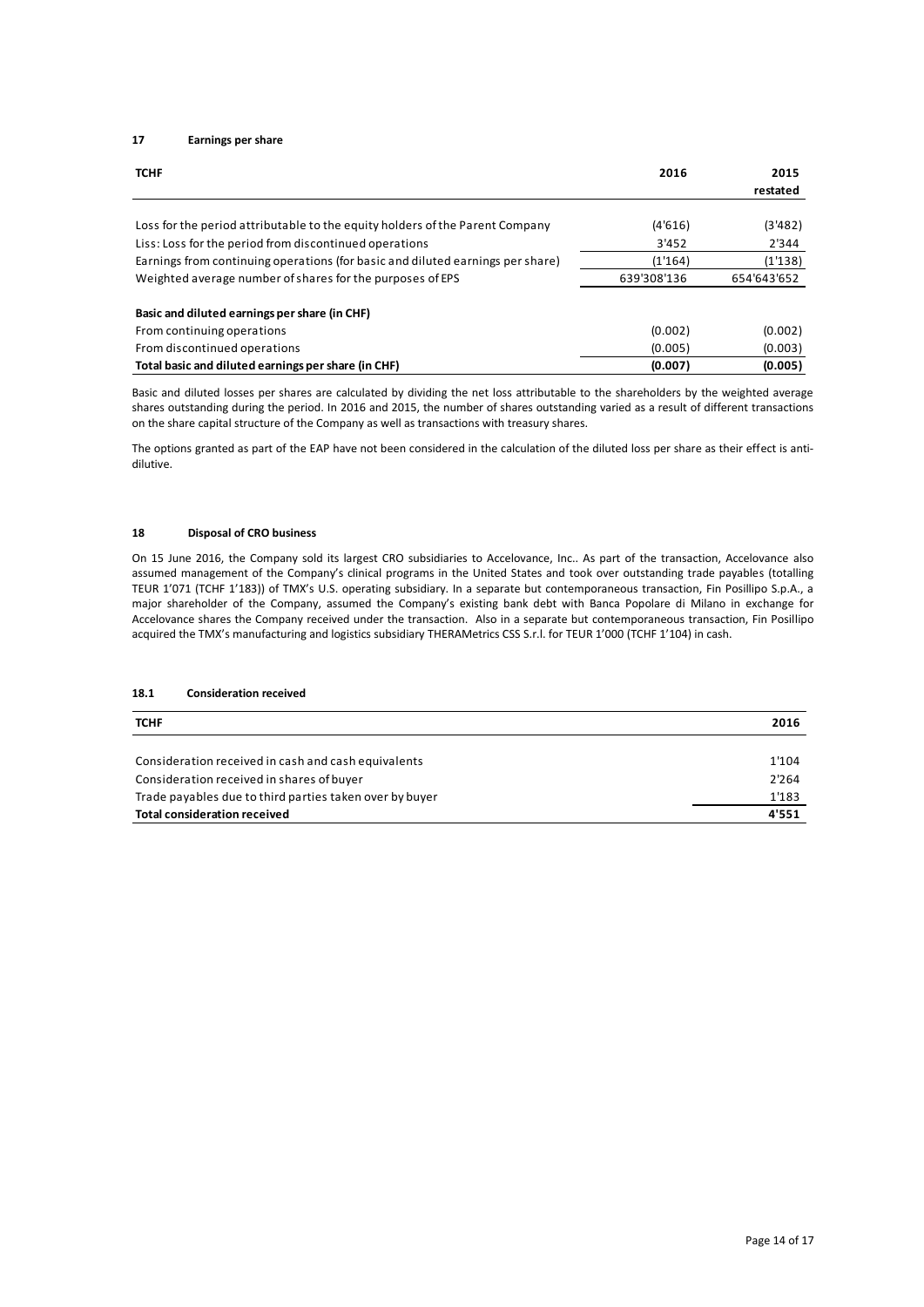**<sup>18.2</sup> Analysis of assets and liabilities over which control was lost**

| <b>TCHF</b>                                | 2016    |
|--------------------------------------------|---------|
| <b>Non-current assets</b>                  |         |
| Property, plant and equipment              | 233     |
| Goodwill                                   | 1'657   |
| Intangible assets                          | 6       |
| Loans and other non-current assets         | 8       |
| Deferred tax assets                        | 97      |
|                                            |         |
| <b>Current assets</b>                      |         |
| Inventories                                | 22      |
| Work in progress                           | 1'331   |
| Trade receivables                          | 2'298   |
| Tax receivables                            | 1'132   |
| Other current assets and other receivables | 373     |
| Cash and cash equivalents                  | 1'448   |
| <b>Non-current liabilities</b>             |         |
| Defined benefit obligation                 | (478)   |
| Deferred tax liabilities                   | (503)   |
| <b>Current liabilities</b>                 |         |
| Trade payables                             | (1'270) |
| <b>Current borrowings</b>                  | (163)   |
| Tax payables                               | (981)   |
| Other current payables and liabilities     | (750)   |
|                                            |         |
| Net assets disposed of                     | 4'460   |

# **18.3 Loss on disposal of CRO business**

| <b>TCHF</b>                                                                                    | 2016    |
|------------------------------------------------------------------------------------------------|---------|
|                                                                                                |         |
| Consideration received                                                                         | 4'551   |
| Net assets disposed of                                                                         | (4'460) |
| Cumulative exchange loss in respect of the net assets of the subsidiary on loss of control (1) | (2'682) |
| Loss on disposal                                                                               | (2'591) |

(1) The cumulative exchange loss on disposal of the CRO business is the result of changing the reporting currency from EUR to CHF.

# **18.4 Net cash outflow on disposal of CRO business**

| <b>TCHF</b>                                         | 2016    |
|-----------------------------------------------------|---------|
|                                                     |         |
| Consideration received in cash and cash equivalents | 1'104   |
| Less: cash and cash equivalent balances disposed of | (1'448) |
| Net cash outflow on disposal of CRO business        | (344)   |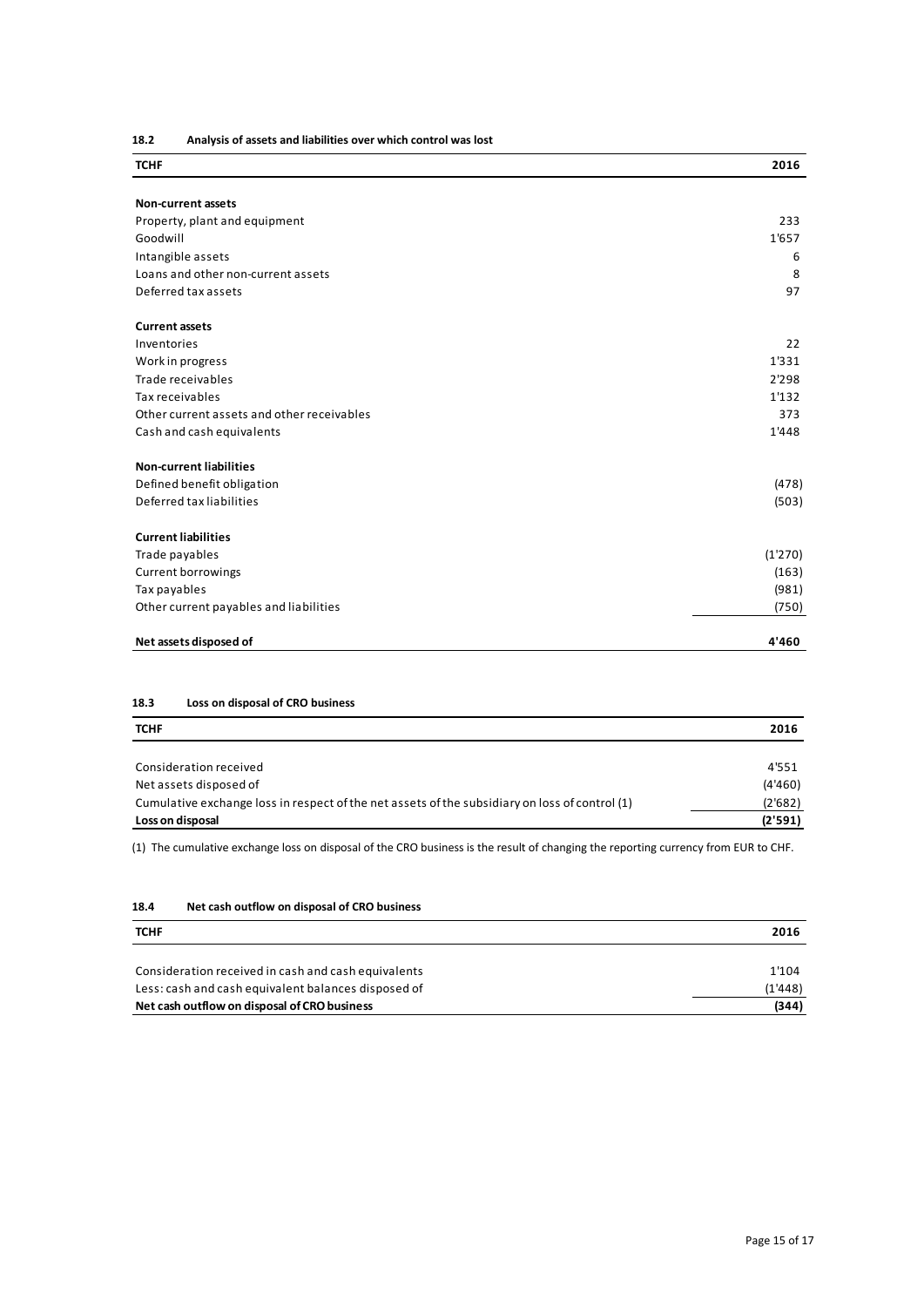#### **19 Related party balances and transactions**

Balances and transactions between the Company and its subsidiaries have been eliminated on consolidation and are not disclosed in this note. Details of transactions between the company and other related parties are disclosed below.

| The following table shows balances due to/from related parties at the end of the period: |  |  |
|------------------------------------------------------------------------------------------|--|--|
|------------------------------------------------------------------------------------------|--|--|

| <b>TCHF</b>                 | Due from related parties |            | Due to related parties |            |
|-----------------------------|--------------------------|------------|------------------------|------------|
|                             | 30.06.2016               | 31.12.2015 | 30.06.2016             | 31.12.2015 |
|                             |                          | restated   |                        | restated   |
|                             |                          |            |                        |            |
| <b>Shareholders</b>         |                          |            |                        |            |
| Fin Posillipo S.p.A. (i)    | $\overline{\phantom{a}}$ |            | 3'165                  | 2'079      |
| Pierrel S.p.A               | $\overline{\phantom{a}}$ |            | 3                      |            |
| <b>Others</b>               |                          |            |                        |            |
| Therametrics CSS            | $\overline{\phantom{a}}$ |            | 577                    |            |
| <b>Farmacie Petrone Srl</b> | $\overline{\phantom{a}}$ |            |                        | 35         |
| <b>PETRONE GROUP</b>        | $\overline{\phantom{a}}$ |            | 4                      | 2          |
| Bootes S.r.l. (ii)          |                          |            |                        | 149        |

(i) The amount owed to Fin Posillipo relates to the convertible loan described in note 12.

(ii) Since the sale of the CRO business Bootes S.r.l. is no longer considered a related party.

As part of the Company's exit from the CRO business, it sold one subsidiary, THERAMetrics CSS Srl ("CSS") to Fin Posillipo SpA, a major shareholder, for TEUR 1'000 (TCHF 1'104). The proceeds from the sale of CSS were used to provide additional capitalization to certain other CRO subsidiaries, a condition precedent for their sale to a third-party.

Also related to the Company's the exit from the CRO business, the Company received shares in the company that bought the major CRO subsidiaries. Immediately following the receipt of those shares (valued at TEUR 2'050 (TCHF 2'264)) the Company sold them to Fin Posillipo SpA for Fin Posillipo's assumption of the Company's TEUR 2'080 (TCHF 2'297) loan with Banca Popolare di Milano. The difference of TCHF 33 was given to Fin Posillipo by way of a short-term promissory note and, as such, no gain or loss was recognized for this transaction.

#### **20 Fair value measurement**

Unchanged to 31 December 2015 there are no assets or liabilities measured at fair value. For all financial assets and liabilities their carrying amount at amortised cost approximates fair value.

#### **21 Non-cash transactions**

Except for the non-cash transactions during the sale of CRO business (refer to note 14 for further details) there were no significant non-cash transactions during the first six months of 2016 or 2015.

#### **22 Commitments and contingent liabilities**

#### *Litigation*

At 30 June 2016, the Company is not party to any legal, administrative or arbitral proceedings, the outcome of which, if adverse to the Company, may be material to its business, financial condition and results of operation taken as a whole.

#### *Contingent Liabilities*

The contract for the sale of the Company's major CRO subsidiaries, dated 15 June 2016, contains representation and warranties, as well as clauses for working capital true-ups, which could result in additional financial claims being made against the Company. Since the likelihood of such claims cannot be estimated or measured, there is no provision for such claims in the 30 June 2016 balance sheet.